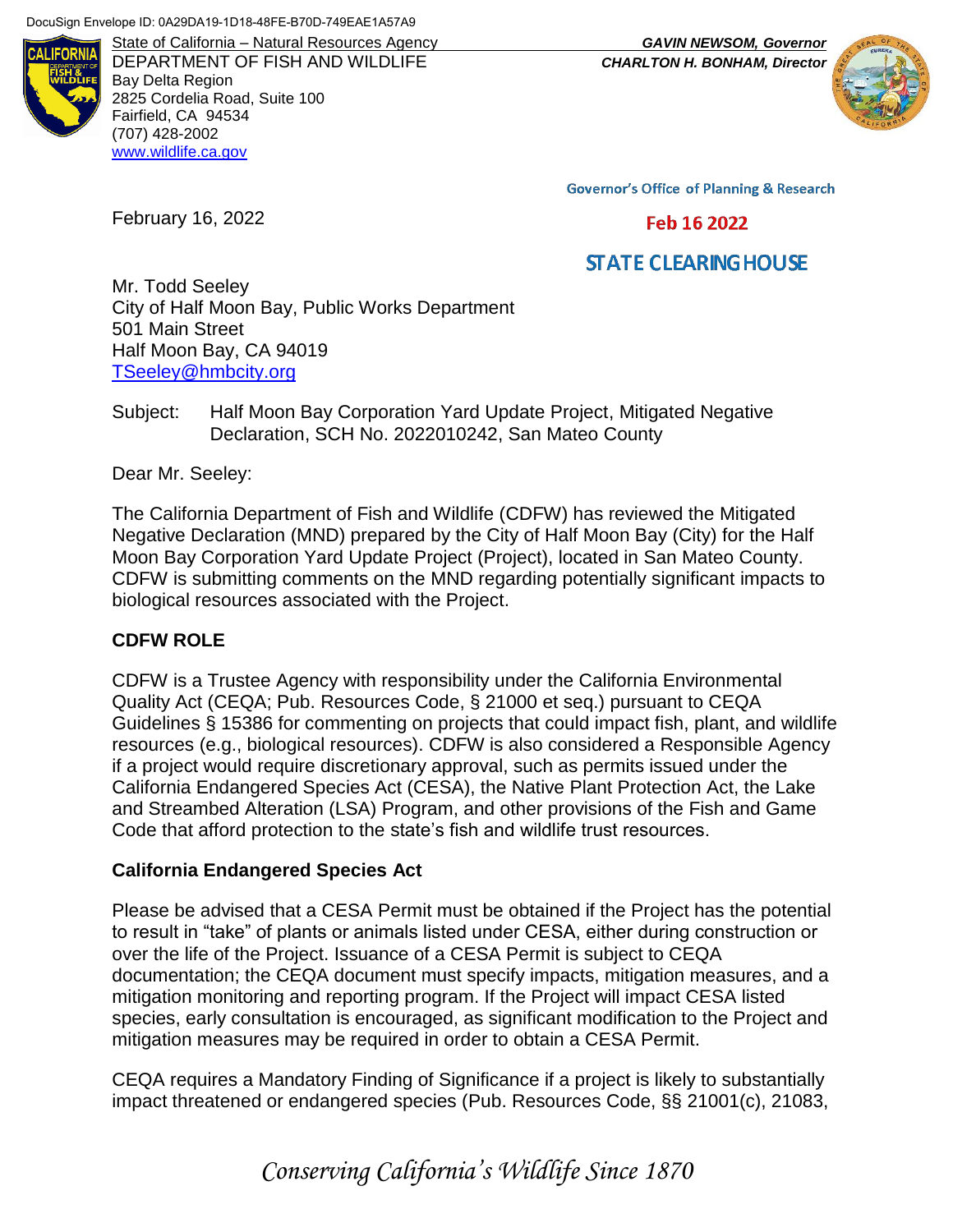Mr. Todd Seeley City of Half Moon Bay February 16, 2022 Page 2 of 6

and CEQA Guidelines §§ 15380, 15064, 15065). Impacts must be avoided or mitigated to less-than-significant levels unless the CEQA Lead Agency makes and supports Findings of Overriding Consideration (FOC). The CEQA Lead Agency's FOC does not eliminate the Project proponent's obligation to comply with Fish and Game Code, § 2080.

### **Fully Protected Species**

Fully protected species may not be taken or possessed at any time and no licenses or permits may be issued for their take, except for collecting these species for necessary scientific research and relocation of a fully protected bird species for the protection of livestock. Take of any fully protected species is prohibited, and CDFW cannot authorize their take in association with a general project except under the provisions of a Natural Communities Conservation Plan (NCCP), 2081.7 or a Memorandum of Understanding for scientific research purposes. "Scientific Research" does not include an action taken as part of specified mitigation for a project, as defined in § 21065 of the Public Resources Code.

### **Lake and Streambed Alteration Program**

The Project has the potential to impact resources including but not limited to Pilarcitos Creek. Notification is required, pursuant to CDFW's LSA Program (Fish and Game Code, § 1600 et. seq.) for any Project-related activities that will substantially divert or obstruct the natural flow; change or use material from the bed, channel, or bank including associated riparian or wetland resources; or deposit or dispose of material where it may pass into a river, lake or stream. CDFW considers work within ephemeral streams, washes, watercourses with a subsurface flow, and floodplains are generally subject to notification requirements. CDFW, as a Responsible Agency under CEQA, will consider the CEQA document for the Project. CDFW may not execute a final LSA Agreement until it has complied with CEQA (Public Resources Code § 21000 et seq.) as the Responsible Agency.

# **PROJECT DESCRIPTION**

The Project consists of the construction of a new fabric tension warehouse building, solar field, roadway, parking areas, gates, and fencing over a 4-acre area at the existing City's Corporation Yard. The Project would be constructed in two phases. The first phase consists of site preparation, and construction of wildlife corridor, a new materials enclosure, solar field, roadways, parking areas, gates, and fencing. Phase 2 consists of construction of the new warehouse and interior improvements. The Project would result in 54,260 square feet of new impervious surfaces and the creation of flow-through, planter style stormwater channels. The Project would take approximately 4 to 6 months to complete over the course of 2 to 3 years.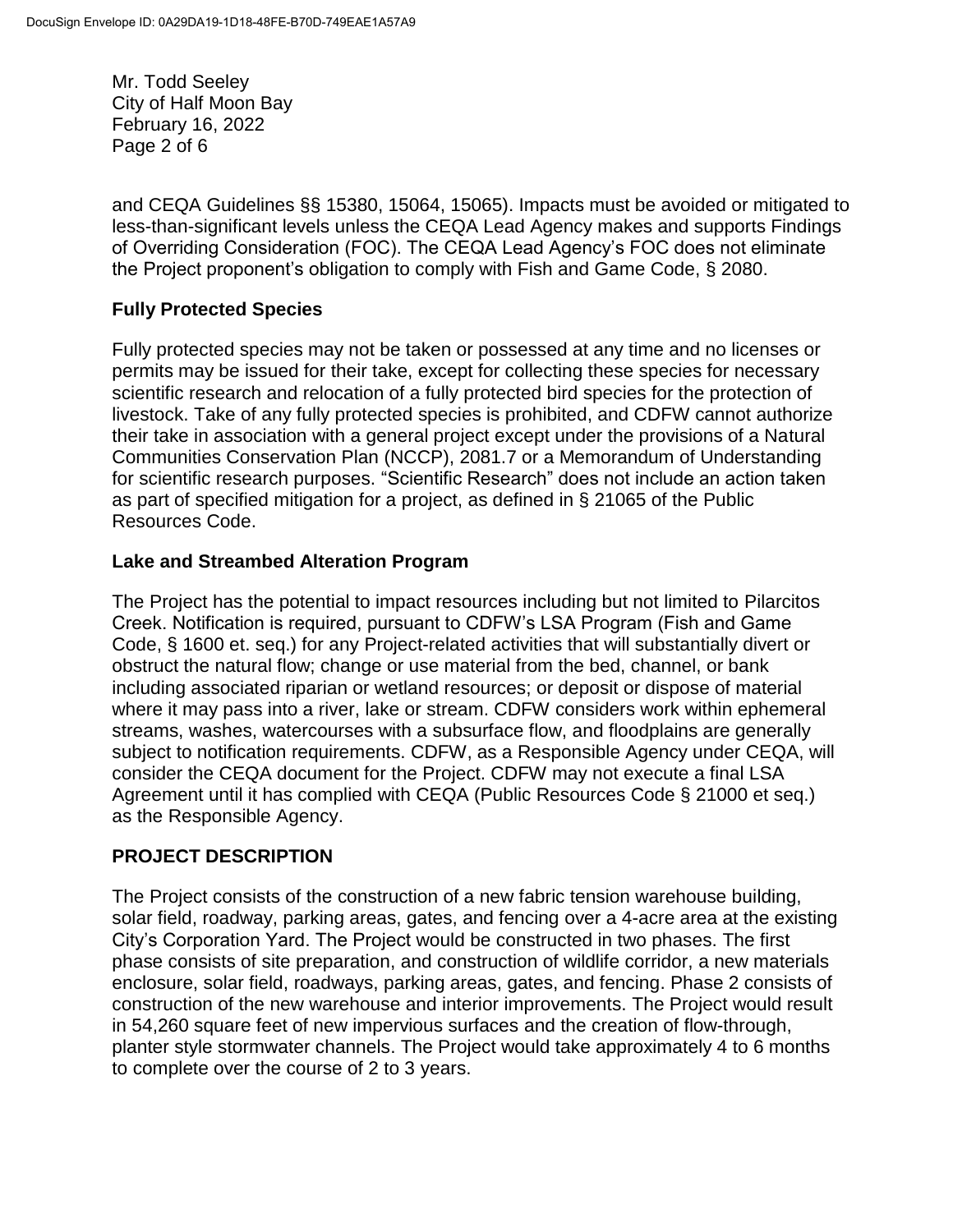Mr. Todd Seeley City of Half Moon Bay February 16, 2022 Page 3 of 6

## **ENVIRONMENTAL SETTING AND LOCATION**

The Project is located at the City's Corporation Yard at 880 Stone Pine Road, Half Moon Bay, CA. The site is located between State Route 92 to the north and Pilarcitos Creek to the south. A commercial center is located on the east and residential units to the west. The site encompasses a total of 20.33 acres and was former plant nursery. The eastern portion of the site is currently used as a Corporation Yard by the City for storage and the western portion of the site is undeveloped except for a water impoundment/wetland area created during the previous agricultural operation.

### **COMMENTS AND RECOMMENDATIONS**

CDFW offers the following comments and recommendations to assist the City in adequately identifying and/or mitigating the Project's significant, or potentially significant, direct and indirect impacts on biological resources.

### **San Francisco Garter Snake**

**Issue:** The MND states that there is high potential for San Francisco garter snake (SFGS; *Thamnophis sirtalis tetrataenia*) to be present in the work area during both the dry and the wet season. The proposed Project does not consider the full extent of Project impacts to upland habitat for SFGS, a State fully protected species. Project impacts to suitable upland SFGS habitat has the potential to result in direct and indirect take to SFGS. Potential for direct take includes construction related activities where SFGS occupy upland habitat locations such as within burrows or if a SFGS is accidently moved or handled. Indirect take may occur as a result of upland habitat loss and degraded site suitability for SFGS to complete all stages of their life cycle such as through the installation of fences blocking suitable habitat and loss of habitat through development.

Because of the high probability of presence of the species on-site, the appropriate avoidance and minimization measures must be in place to avoid take. As currently stated, CDFW does not believe the avoidance measures in the MND will avoid all impacts to SFGS. Take of a fully protected SFGS is prohibited, and CDFW cannot authorize its take in association with this Project, except under the provisions of an NCCP.

**Evidence the impact would be significant:** Consistent with CEQA Guidelines, Section 15380, the status of SFGS as an endangered species under CESA (Fish & G. Code, § 2050 *et seq.*) and as a Fully Protected species (Fish & G. Code § 5050) qualifies it as an endangered, rare, or threatened species under CEQA.

SFGS is an endemic snake with a highly limited range in the San Francisco Peninsula. SFGS utilize a variety of habitats including upland sites for basking, rodent burrows for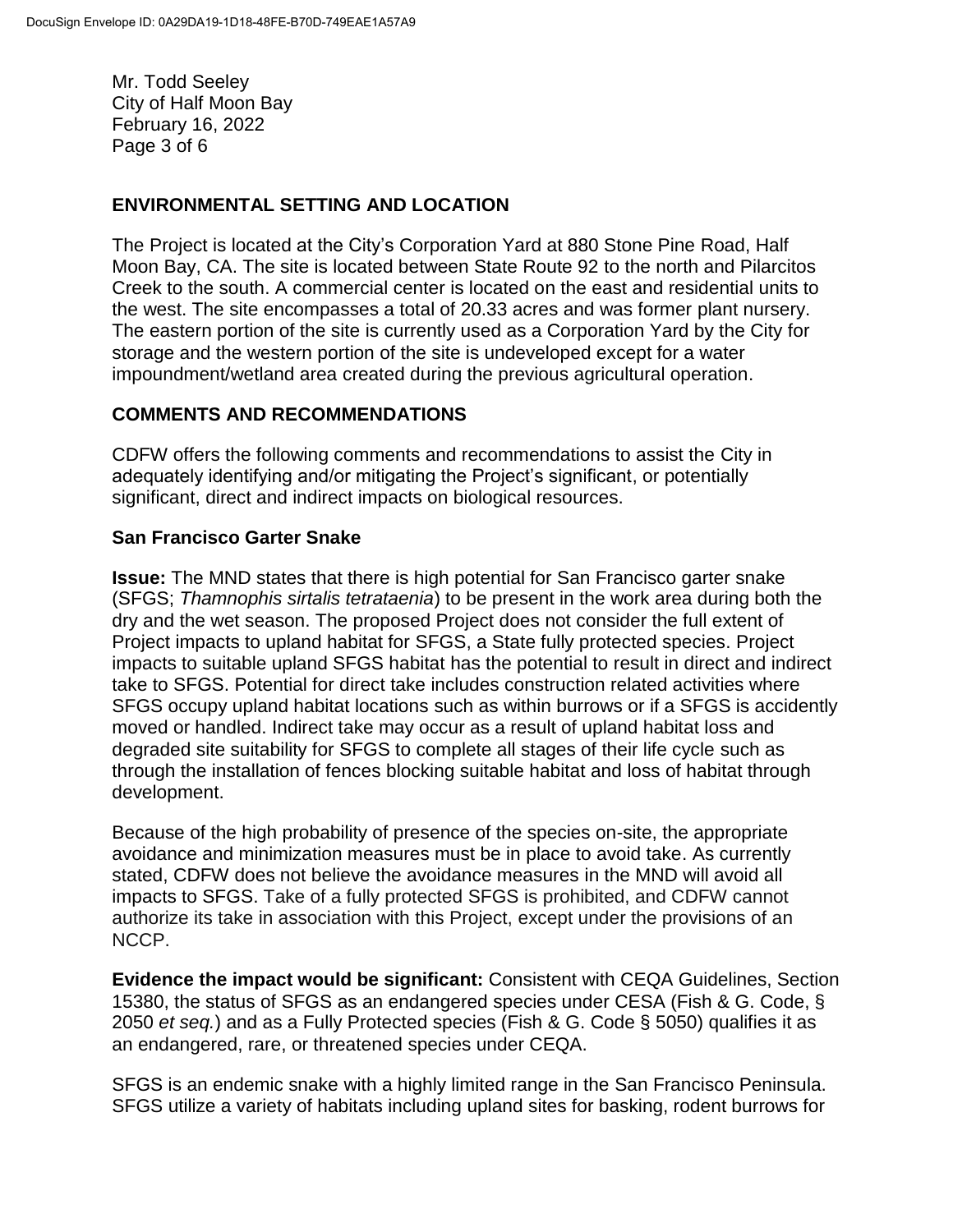Mr. Todd Seeley City of Half Moon Bay February 16, 2022 Page 4 of 6

shelter and low-lying marsh for feeding and reproduction (U.S. Fish and Wildlife Service (USFWS), 1985). In coastal areas, SFGS may hibernate during the winter in small mammal burrows (USFWS, 2007). SFGS are threatened by loss of habitat from agricultural, commercial, and urban development, illegal collection by reptile breeders, and decline of their prey species, California red-legged frog (*Rana draytonii*) (USFWS, 2007).

Both California red-legged frog (CRLF) and SFGS utilize upland habitat. CRLF can disperse up to one mile through upland habitat during the wet season (USFWS, 2002). The Project proposes to install a chain link fence with vinyl slats around the 50-foot-wide wildlife corridor, 100 feet from the water impoundment, and around the conservation trail easement by Pilarcitos Creek. CDFW has concerns the placement of the proposed fencing on the site can restrict movement from both SFGS and CRLF attempting to utilize upland habitat outside of the fenced areas. Fencing has been shown to cause a connectivity barrier by preventing movement resulting in habitat loss and fragmentation (Jakes et al, 2018; Harrington and Conover, 2006). Fencing can also be a hazard to wildlife resulting in entanglement and mortality (van der Ree 1999, Stuart et al. 2001, Harrington and Conover 2006).

Habitat loss, fragmentation, and degradation remain the leading cause of amphibian and reptile decline (Gallant et al., 2007; Thompson et al., 2016). The Biological Resources Report for the MND states that the Project development would permanently impact upland dispersal habitat for both CRLF and SFGS. Although the Project proposes to implement avoidance and minimization measures, it does not avoid the development of 4 acres of potential upland habitat which would reduce and restrict the range of both SFGS and their prey species CRLF on-site.

Ground disturbing work such as grading and grubbing necessary for the completion of the Project has the potential to result in the direct take of SFGS utilizing animal burrows and indirectly impact their habitat availability by removing the availability of burrows from the site.

**Recommendation**: CDFW recommends that the Project is designed to avoid impacts to SFGS.

**Recommended SFGS Avoidance and Minimization:** The Project shall be designed to avoid all impacts to SFGS from Project related activity within suitable SFGS habitat including but not limited to wetlands, streams and waterways as well as associated upland habitat capable of providing dens and basking habitat as determined by a qualified biologist, experienced with SFGS, in coordination with CDFW. This may be accomplished by increasing the buffer zones for wetland and riparian resources on site and reducing the footprint of any new structures in upland habitat. CDFW recommends that the lead agency coordinate with CDFW to ensure the Project is designed to avoid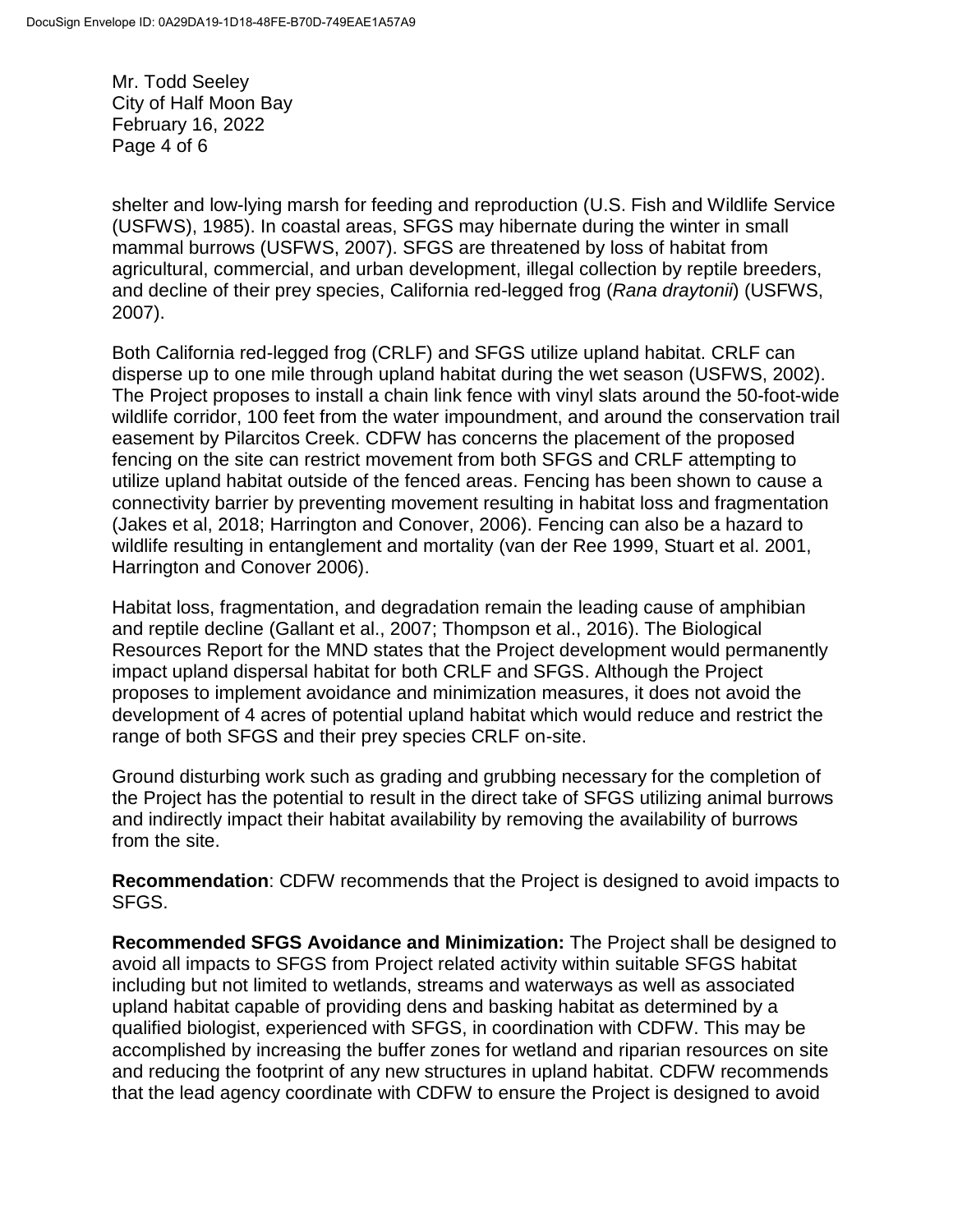Mr. Todd Seeley City of Half Moon Bay February 16, 2022 Page 5 of 6

take of a fully protected species. CDFW also recommends the Project MND incorporate any Project design changes needed to avoid SFGS take such as increased upland protections and buffers. Lastly, CDFW recommends wildlife exclusion fencing is placed with the goal of maximizing upland habitat on the site and wildlife safe crossing options through the proposed access road.

#### **FILING FEES**

CDFW anticipates that the Project will have an impact on fish and/or wildlife, and assessment of filing fees is necessary (Fish and Game Code, section 711.4; Pub. Resources Code, section 21089). Fees are payable upon filing of the Notice of Determination by the Lead Agency and serve to help defray the cost of environmental review by CDFW.

Thank you for the opportunity to comment on the Project's MND. If you have any questions regarding this letter or for further coordination with CDFW, please contact Mr. Will Kanz, Environmental Scientist, at (707) 707-337-1187 or [Will.Kanz@wildlife.ca.gov;](mailto:Will.Kanz@wildlife.ca.gov) or Mr. Wesley Stokes, Senior Environmental Scientist (Supervisory), at [Wesley.Stokes@wildlife.ca.gov.](mailto:Wesley.Stokes@wildlife.ca.gov)

Sincerely,

-DocuSigned by: Erin Chappell

Erin Chappell Regional Manager Bay Delta Region

ec: State Clearinghouse No. 2022010242

### **REFERENCES**

- Gallant, A. L., Klaver, R. W., Casper, G. S., & Lannoo, M. J. 2007. Global Rates of Habitat Loss and Implications for Amphibian Conservation. *Copeia*, *2007*(4), 967–979.
- Harrington, J. L., and M. R. Conover. 2006. Characteristics of ungulate behabior and mortality associated with fences. Wildlife Society Bulletin 34:1295–1305.
- Jakes, A. F., Jones, P. F., Paige, C., Sidler, R. G., and M. P. Huijser. 2018. A fence runs through it: A call for greater attention to the influence of fences on wildlife and ecosystems. Biological Conservation 227: 310-318.